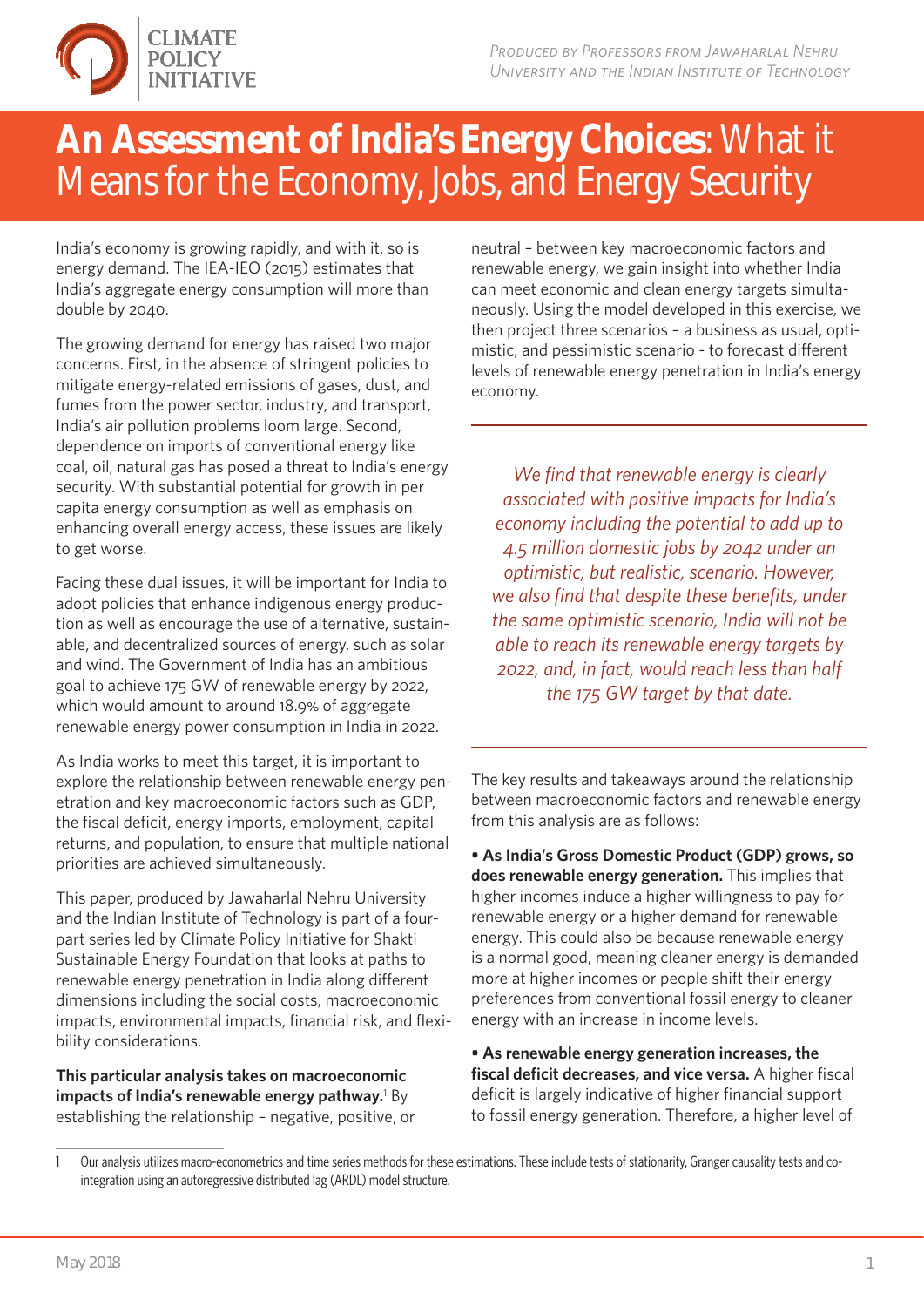renewable energy penetration is associated with lower fiscal deficit on account of a lower share of fossil energy generation. A policy implication, therefore, is to increase renewable energy penetration, in order to reduce the fiscal deficit.

**• Increased renewable energy generation is correlated to fewer net energy imports.** Energy imports largely consist of fossil energy. Thus, renewable energy substitutes for fossil energy in the aggregate, which, in turn, reduces net energy imports. A policy implication, therefore, is to increase renewable energy generation in order to reduce net energy imports, which assert a huge drain on the Indian economy.

**• Higher renewable energy generation corresponds to lower unemployment.** A policy implication, therefore, is to increase renewable energy generation, in order to increase employment and jobs.

**• Renewable energy generation growth is correlated to higher interest rates.** In general, a higher interest rate constitutes either a higher cost of capital (which may dampen investment in renewable energy) or a higher return on capital investment (which encourages investment in renewable energy equipment). At the macro-level, the latter effect appears to outweigh the former. This is quite an interesting finding, given that it does not support the hypothesis that a reduced cost of capital would reduce the cost of renewable energy, thus making it more competitive. This may require further investigation.

**• Interestingly, the higher India's population, and the larger the percentage of that population with access to energy, the less renewable energy generation, and vice versa.** Intuitively, a higher population level or higher access of population to electricity places heavy demand on the economy in terms of demand for energy. However, our model shows the opposite. This is quite an interesting finding, given that it does not support the hypothesis that renewable energy can help improve energy access. However, this may be due to the limited time series dataset (for 27 years only) and India's excessive dependence on fossil energy to-date; this may undergo a change as more renewable energy diffusion happens.

Based on these economic indicators, we project three scenarios for India's renewable energy penetration.

**Notably, our estimates show that in order to meet India's clean energy and growth goals we need to focus more on strong renewable energy policies, and also on strong macroeconomic policies.** Specifically, we find that the 175 GW target is likely to be achieved during 2029-30 under the business as usual scenario, a bit earlier, in 2027-28 under the optimistic scenario, and a lot later, in 2032-33 in the pessimistic scenario. This is in consonance with the recent apprehensions expressed in this regard, especially given the available policy framework moving away from feed-in-tariffs to auctions-based purchases, lack of grid infrastructure, and evacuation constraints (Live Mint 2017).

**We find that under the optimist scenario, India would add 4.5 million renewable energy jobs by 2042.** Using shares across different renewable energy technologies unchanged over the years of forecasting, and relying on norms of job creation for these technologies, we obtain the following direct incremental job generation potential for India in 2022 (CEEW-NRDC, 2017): 251,000, 286,000, and 311,000 in pessimistic, business as usual, and optimistic scenarios respectively. In 2032, these are expected to rise to 978,000, 1.4 million, and 1.5 million respectively under the three cases. And finally, in 2042, these are expected to rise to 2.05 million, 3.98 million, and 4.52 million jobs.<sup>2</sup>

Table ES1: Renewable energy values under three realistic scenarios

| <b>Values</b>                                                                     | Year | <b>Pessimistic</b><br>scenario | <b>Business as</b><br>usual<br>scenario | <b>Optimistic</b><br>scenario |
|-----------------------------------------------------------------------------------|------|--------------------------------|-----------------------------------------|-------------------------------|
| <b>Renewable energy</b><br>(MTOE)                                                 | 2022 | 14.71                          | 15.56                                   | 16.13                         |
|                                                                                   | 2032 | 31.93                          | 42.15                                   | 45.08                         |
|                                                                                   | 2042 | 57.44                          | 103.16                                  | 115.83                        |
| <b>Renewable energy</b><br>capacity installed at<br>25% plant utilization<br>(GW) | 2022 | 78                             | 83                                      | 86                            |
|                                                                                   | 2032 | 170                            | 224                                     | 239                           |
|                                                                                   | 2042 | 305                            | 548                                     | 615 <sup>3</sup>              |
| <b>Share of renewable</b><br>energy generation in<br>primer energy supply<br>(%)  | 2022 | 1.38                           | 1.42                                    | 1.45                          |
|                                                                                   | 2032 | 2.12                           | 2.75                                    | 2.86                          |
|                                                                                   | 2042 | 2.9                            | 5.15                                    | 5.74                          |

<sup>2</sup> We have assessed the contribution of renewable energy to job creation potential using renewable energy sector specific data. This is subject to the proviso that these numbers may not necessarily be incremental. For a more accurate estimate, a more extensive, economy wide general equilibrium analysis is required.

<sup>3</sup> The estimate for the year 2040 is 510 GW, which is closer to the estimates by the NITI Aayog.